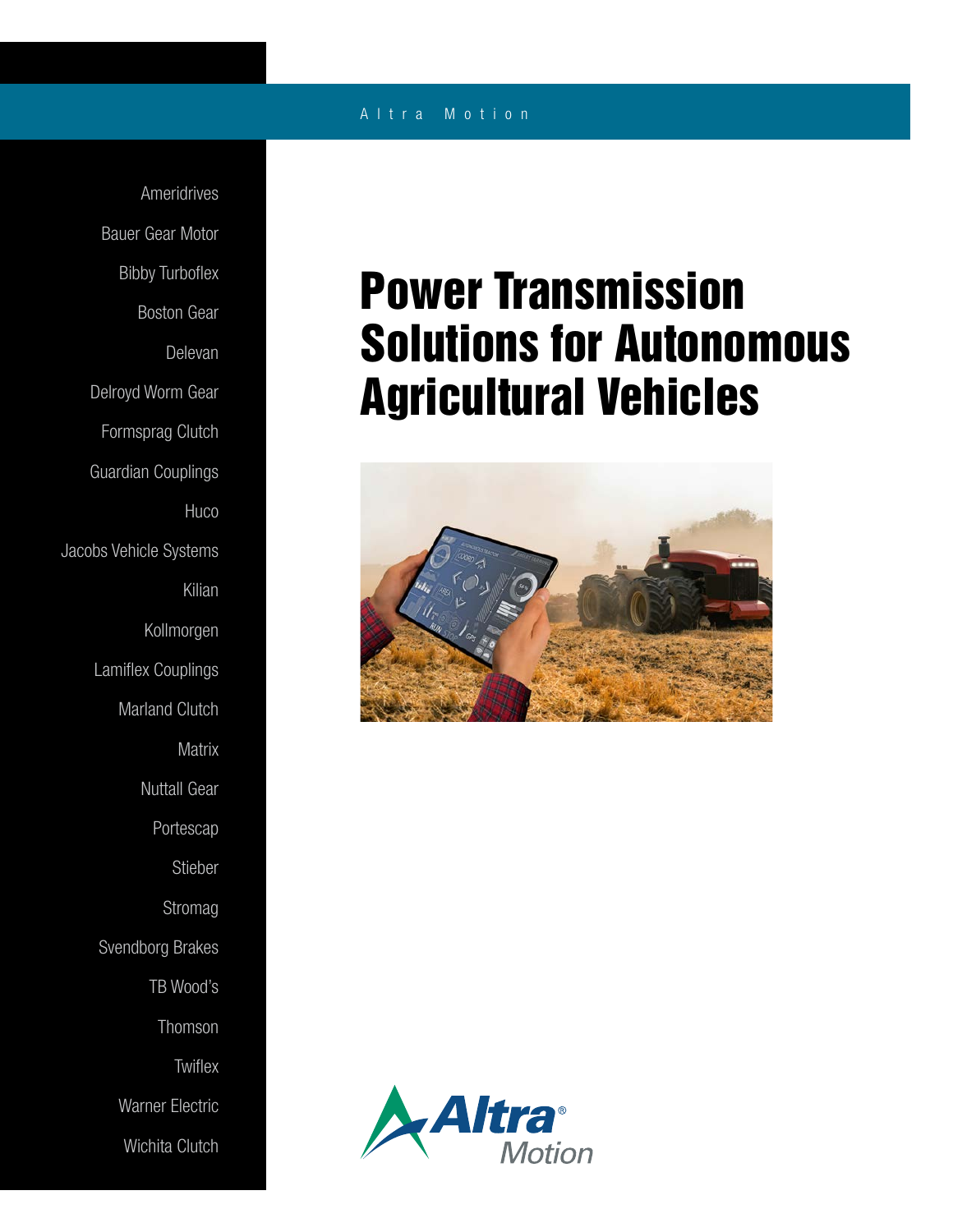## Power Transmission Solutions for Autonomous Agricultural Vehicles



Autonomous agricultural vehicles promise to increase productivity in farming, which is pushing rapid development of the technology.



The SSPB brake from Warner Electric is highly efficient and greatly reduces power consumption during operation.

Autonomous agricultural vehicles promise to increase productivity in farming, which is pushing rapid development of the technology. With multiple OEMs testing or delivering autonomous vehicles to market, new powertrain solutions are required to provide optimal application performance for the many classes of new vehicles. Altra Industrial Motion Corp., a global power transmission expert, offers a suite of innovative solutions designed to meet the needs of each vehicle requirement.

Utilizing laser or GPS tracking, it is now possible for vehicles to carry out tasks such as cultivation and harvesting autonomously. Technology such as swarm robotics, which allows multiple robots to operate collectively via interactions, is ensuring that autonomous vehicles can operate efficiently on even the largest farms. However, with autonomous technology beginning to emerge, multiple powertrains are currently required to cover the range of vehicles offered by each OEM. OEMs need to specify specialized power transmission components to meet the requirements of the complex vehicles of the future.

#### Small autonomous electric vehicles

A growing trend in the agricultural sector is to make use of small, standardized electric vehicles that can be fitted with a wide variety of implements. This allows for a single robot to carry out multiple tasks efficiently. Depending on batteries, these vehicles can typically operate for up to 6 hours in the field.

Ensuring power efficiency is key to the viability of the vehicle, so reducing the power consumption of systems on the vehicle is extremely important. Traditionally, an electromagnetic brake requires a constant power supply to stay open. Optimizing the operation of the braking system can therefore deliver large energy savings.

Warner Electric, a leading brand of the Altra Industrial Motion Corp., has developed a solution to tackle the power requirements of electromagnetic brakes with its SSPB pulse brake. The brake is ideal for the rigors of stopping to avoid obstacles or conduct implement changeover. A global provider of electromagnetic brakes, Warner Electric has built additional energy efficiency into the SSPB.

The SSPB differs from other electromagnetic brakes in that it opens and closes whenever there is a pulse of current. The result is that power consumption by the braking system is greatly reduced, ensuring electric vehicles with limited battery storage can maximize time in the field.

#### Diesel autonomous vehicles

With the limitations of battery technology, full electrification is counterproductive past a certain vehicle size and power output. To power a 250 bhp tractor in the field for 8 hours would require a battery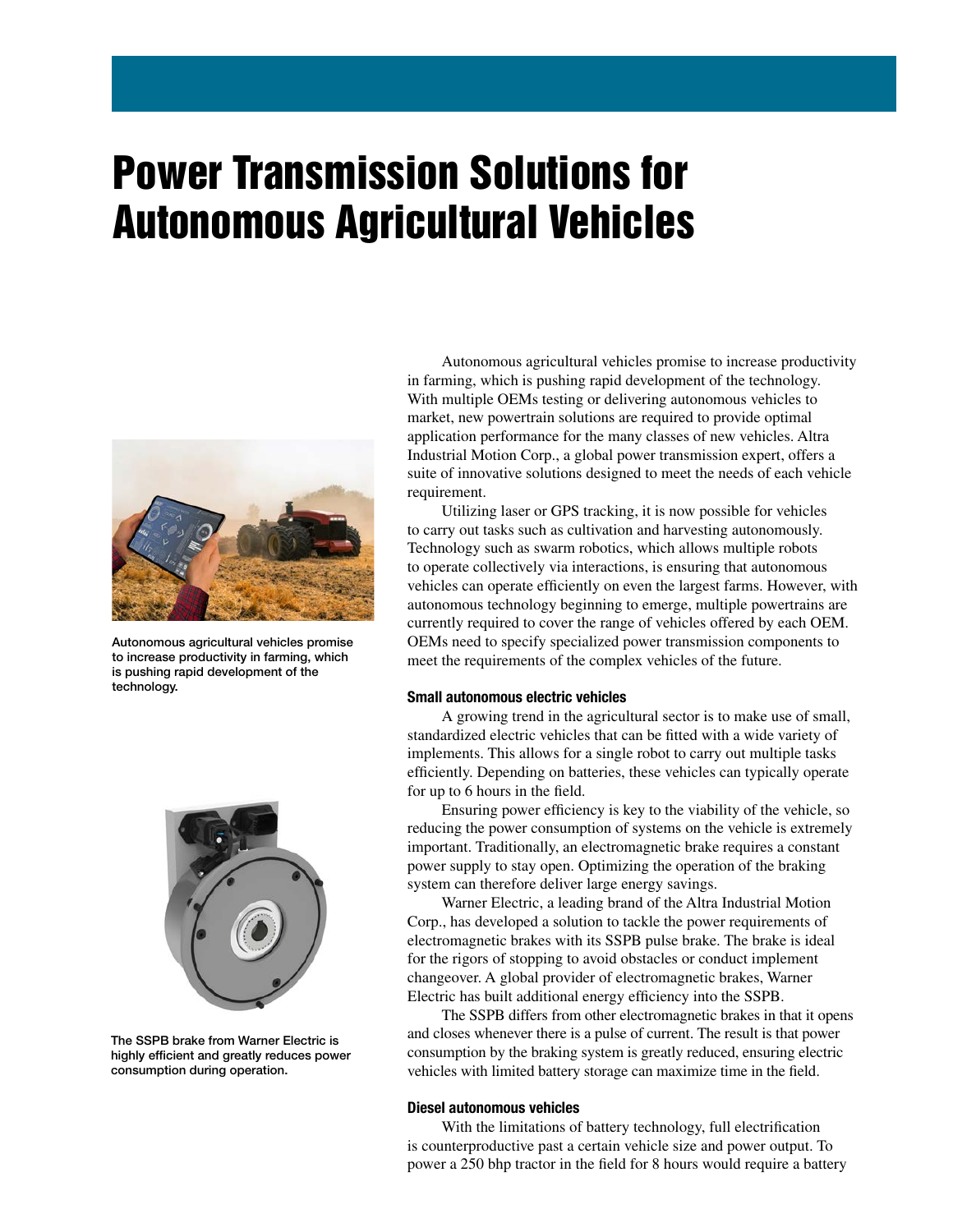approximately 15 tonnes in weight – which negates any efficiency or practicality advantage full electrification could possibly offer.

This means that combustion engines will be present on larger farm machinery for some time to come. For an autonomous vehicle, this places the emphasis on the processing power to manage engine performance. Engine power output needs to be constantly managed to accommodate changes in terrain, crop flow and soil conditions – all while allowing for overall fuel efficiency. Rationalizing this data from the vast array of sensors requires considerable onboard processing power for information to be delivered to the engine management system. Technologies are required to ensure predictable engine operation to reduce the processing power required to operate the vehicle.

Engine management is a speciality of Jacobs Vehicle Systems, another leading brand of Altra Industrial Motion Corp. Already well established in on-highway commercial vehicles, Jacobs Vehicle Systems works directly with engine OEMs to incorporate engine braking, variable valve actuation and cylinder deactivation technologies seamlessly into engine designs.

Variable valve actuation allows the accurate control of valve motion, allowing optimal tuning of the engine. This helps to lower fuel consumption, optimizes compression ratios, improves transient response, reduces emissions and crucially, delivers the predictable engine behavior vital to combustion-powered autonomous vehicles.

By considering such technologies in the engine design stage, engine OEMs can deliver the repeatability and predictiveness of engine behavior required of the latest autonomous vehicles.

#### Diesel/electric hybrid autonomous vehicles

The happy medium between full electrification and diesel power is the hybrid powertrain. Agricultural OEMs are looking to improve environmental friendliness in the areas where hybridization fits the size and power requirements of the vehicle.

However, flexible components are needed to accommodate the requirements of both power trains. Luckily Stromag, a leader in industrial drivetrain components and a brand of Altra Industrial Motion Corp., offers its range of Two-in-one hydraulic or electromagnetic clutch/flexible or dampening coupling combinations. Available as a plug and play assembly – for hybrid drive chains the 2in1 is mounted between the combustion engine and electric motor. By engaging or disengaging the clutch, the vehicle can operate under either diesel or electric power as is required.

As hybrid autonomous vehicles contain batteries, limiting overall power consumption is also an important factor. By reducing the power requirements of auxiliary systems such as air conditioning and hydraulic



Jacobs Vehicle Systems works directly with engine OEMs to incorporate engine braking, variable valve actuation and cylinder deactivation technologies seamlessly into engine designs.



Hybrid power trains need flexible components to accommodate the requirements of both power trains. Such as Stromag's range of Twoin-one hydraulic or electromagnetic clutch/flexible or dampening coupling combinations.